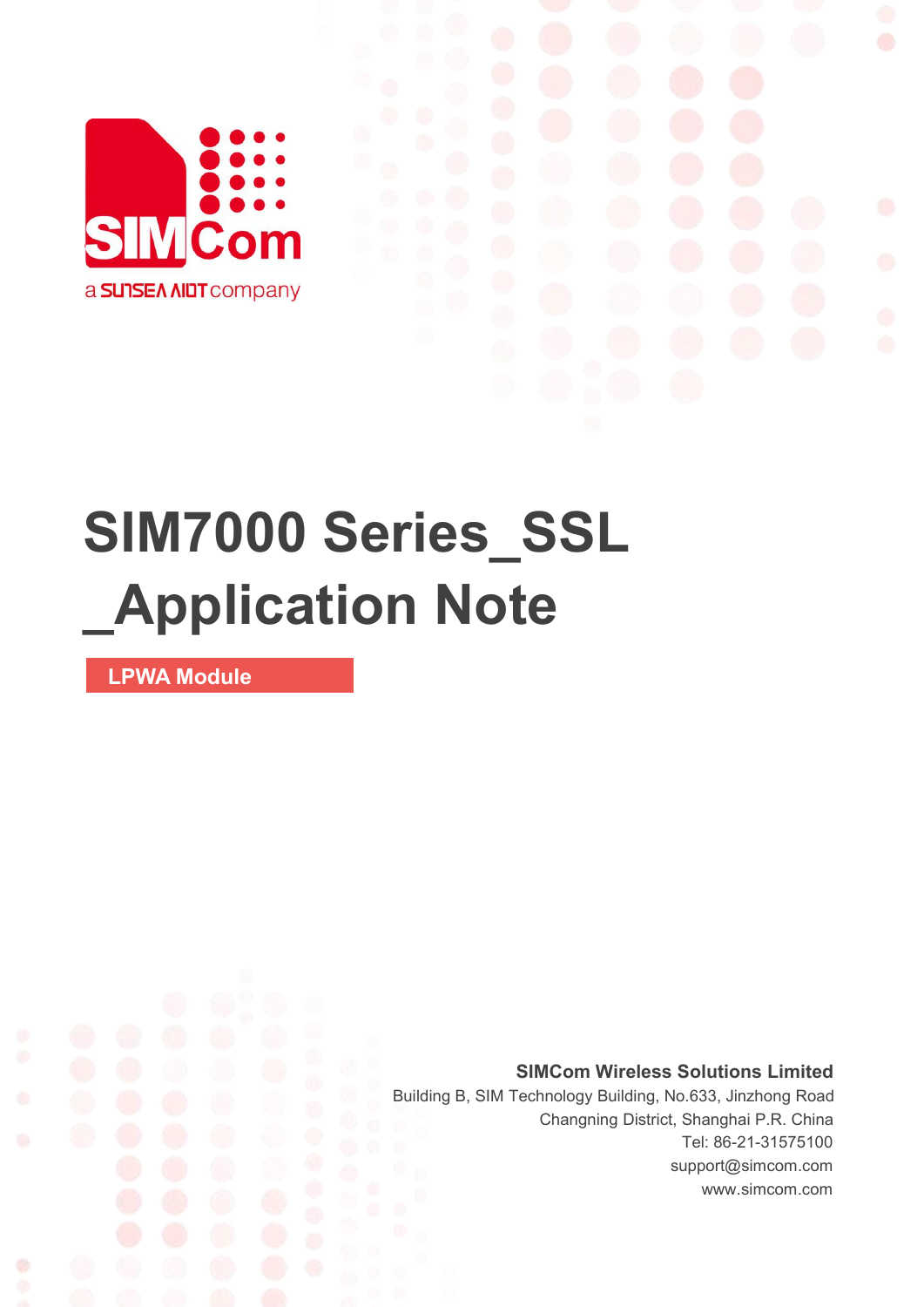

| <b>Document Title:</b> | Series_SSL_Application Note |
|------------------------|-----------------------------|
| <b>Version:</b>        |                             |
| Date:                  | <u>በ2በ በ7 28</u>            |
|                        |                             |

#### **GENERAL NOTES**

SIMCOM OFFERS THIS INFORMATION AS A SERVICE TO ITS CUSTOMERS. TO SUPPORT APPLICATION AND ENGINEERING EFFORTS THAT USE THE PRODUCTS DESIGNED BY SIMCOM. THE INFORMATION PROVIDED IS BASED UPON REQUIREMENTS SPECIFICALLY PROVIDED TO SIMCOM BY THE CUSTOMERS. SIMCOM HAS NOT UNDERTAKEN ANY INDEPENDENT SEARCH FOR ADDITIONAL RELEVANT INFORMATION, INCLUDING ANY INFORMATION THAT MAY BE IN THE CUSTOMER'S POSSESSION. FURTHERMORE, SYSTEM VALIDATION OF THIS PRODUCT DESIGNED BY SIMCOM WITHIN A LARGER ELECTRONIC SYSTEM REMAINS THE RESPONSIBILITY OF THE CUSTOMER OR THE CUSTOMER'S SYSTEM INTEGRATOR. ALL SPECIFICATIONS SUPPLIED HEREIN ARE SUBJECT TO CHANGE.

#### **COPYRIGHT**

THIS DOCUMENT CONTAINS PROPRIETARY TECHNICAL INFORMATION WHICH IS THE PROPERTY OF SIMCOM WIRELESS SOLUTIONS LIMITED COPYING, TO OTHERS AND USING THIS DOCUMENT, ARE FORBIDDEN WITHOUT EXPRESS AUTHORITY BY SIMCOM. OFFENDERS ARE LIABLE TO THE PAYMENT OF INDEMNIFICATIONS. ALL RIGHTS RESERVED BY SIMCOM IN THE PROPRIETARY TECHNICAL INFORMATION , INCLUDING BUT NOT LIMITED TO REGISTRATION GRANTING OF A PATENT , A UTILITY MODEL OR DESIGN. ALL SPECIFICATION SUPPLIED HEREIN ARE SUBJECT TO CHANGE WITHOUT NOTICE AT ANY TIME.

#### **SIMCom Wireless Solutions Limited**

Building B, SIM Technology Building, No.633 Jinzhong Road, Changning District, Shanghai P.R. China Tel: +86 21 31575100

Email: [simcom@simcom.com](mailto:simcom@simcom.com)

#### **For more information, please visit:**

<https://www.simcom.com/download/list-863-en.html>

**For technical support, or to report documentation errors, please visit:** https://www.simcom.com/ask/ or email to: [support@simcom.com](mailto:support@simcom.com)

*Copyright © 2020 SIMCom Wireless Solutions Limited All Rights Reserved.*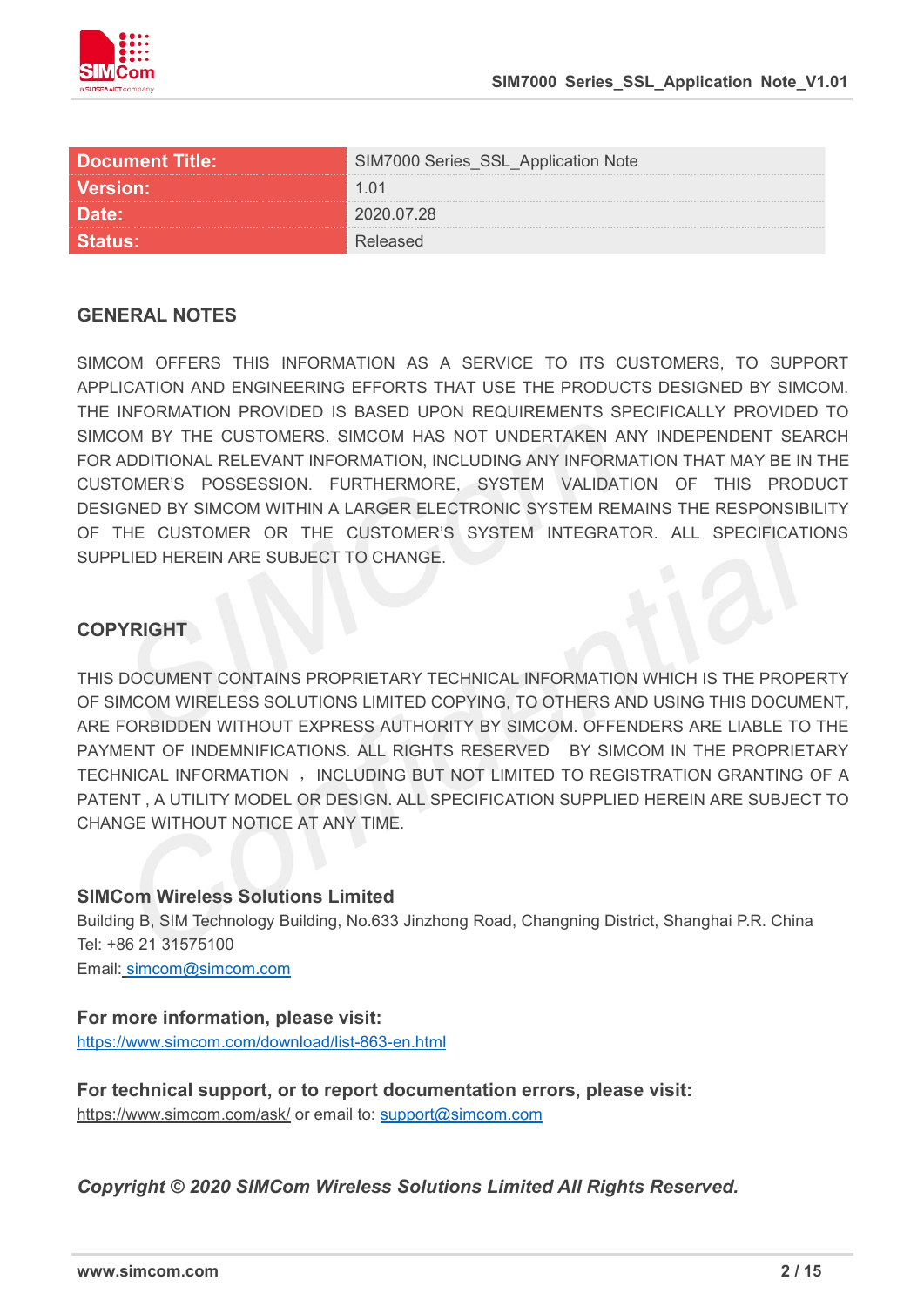

# **About Document**

## **Version History**

| <b>Version Date</b> |                         | Owner | What is new    |
|---------------------|-------------------------|-------|----------------|
| V1.00               | 2019.01.24   Wenjie.lai |       | First Release. |
| V1.01               | 2020.07.28   Wenjie.Lai |       | ∴ All          |

### **Scope**

#### **This document applies to the following products**

|             |                                         | Size(mm) Comments |
|-------------|-----------------------------------------|-------------------|
|             | SIM7000E/C/A/G Cat-M1(/NB1/EGPRS) 24*24 |                   |
| SIM7000E-N- |                                         |                   |
| SIM7000C-N  |                                         |                   |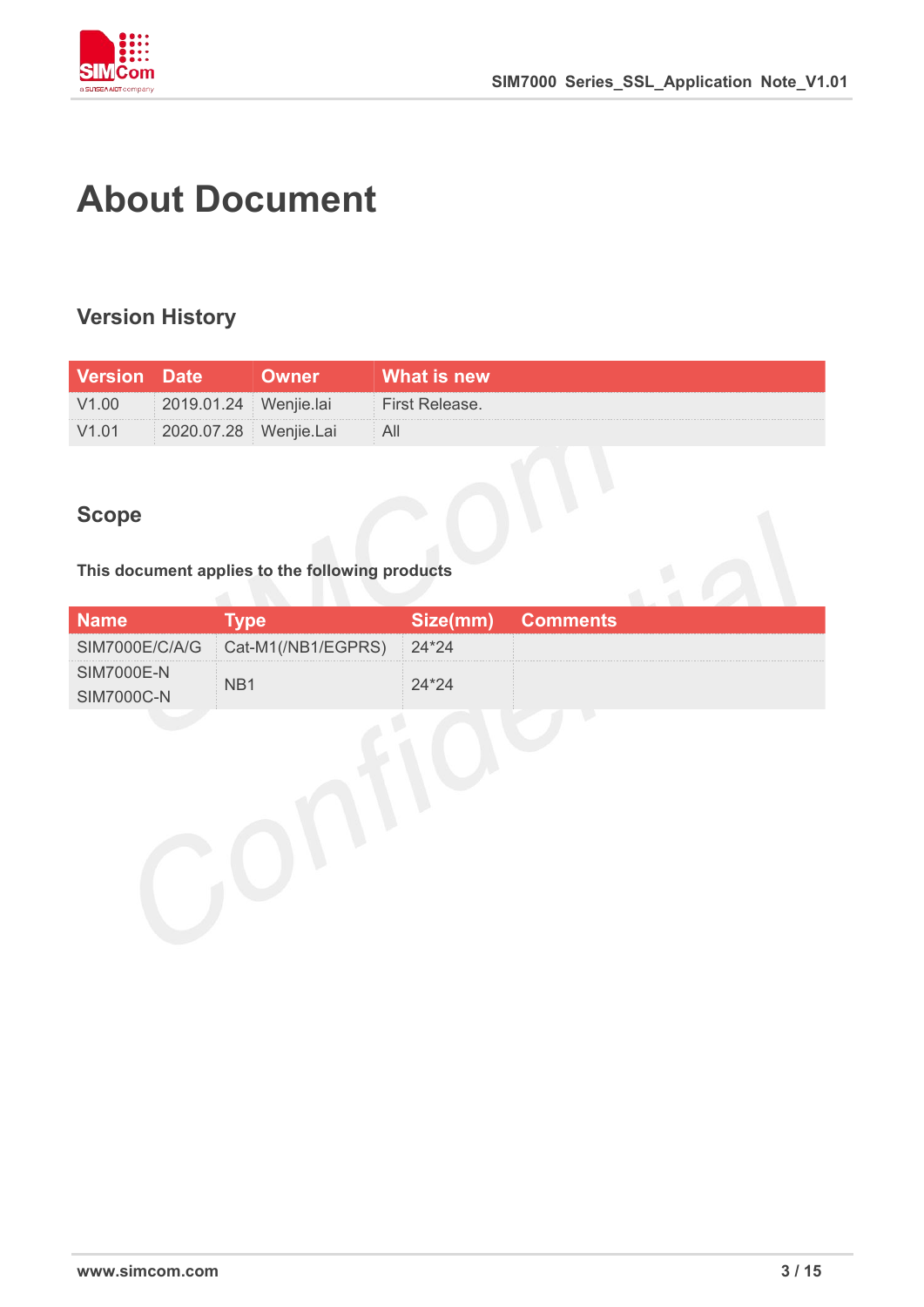

# **Contents**

| 1<br>1.1<br>1.2<br>1.3<br>$\overline{2}$<br>3<br>4<br>4.1<br>4.2<br>5<br>5.1<br>5.2<br>5.2.1<br>5.2.2 |  |
|-------------------------------------------------------------------------------------------------------|--|
|                                                                                                       |  |
|                                                                                                       |  |
|                                                                                                       |  |
|                                                                                                       |  |
|                                                                                                       |  |
|                                                                                                       |  |
|                                                                                                       |  |
|                                                                                                       |  |
|                                                                                                       |  |
|                                                                                                       |  |
|                                                                                                       |  |
|                                                                                                       |  |
|                                                                                                       |  |
|                                                                                                       |  |
|                                                                                                       |  |
|                                                                                                       |  |
|                                                                                                       |  |
| 5.2.3                                                                                                 |  |
|                                                                                                       |  |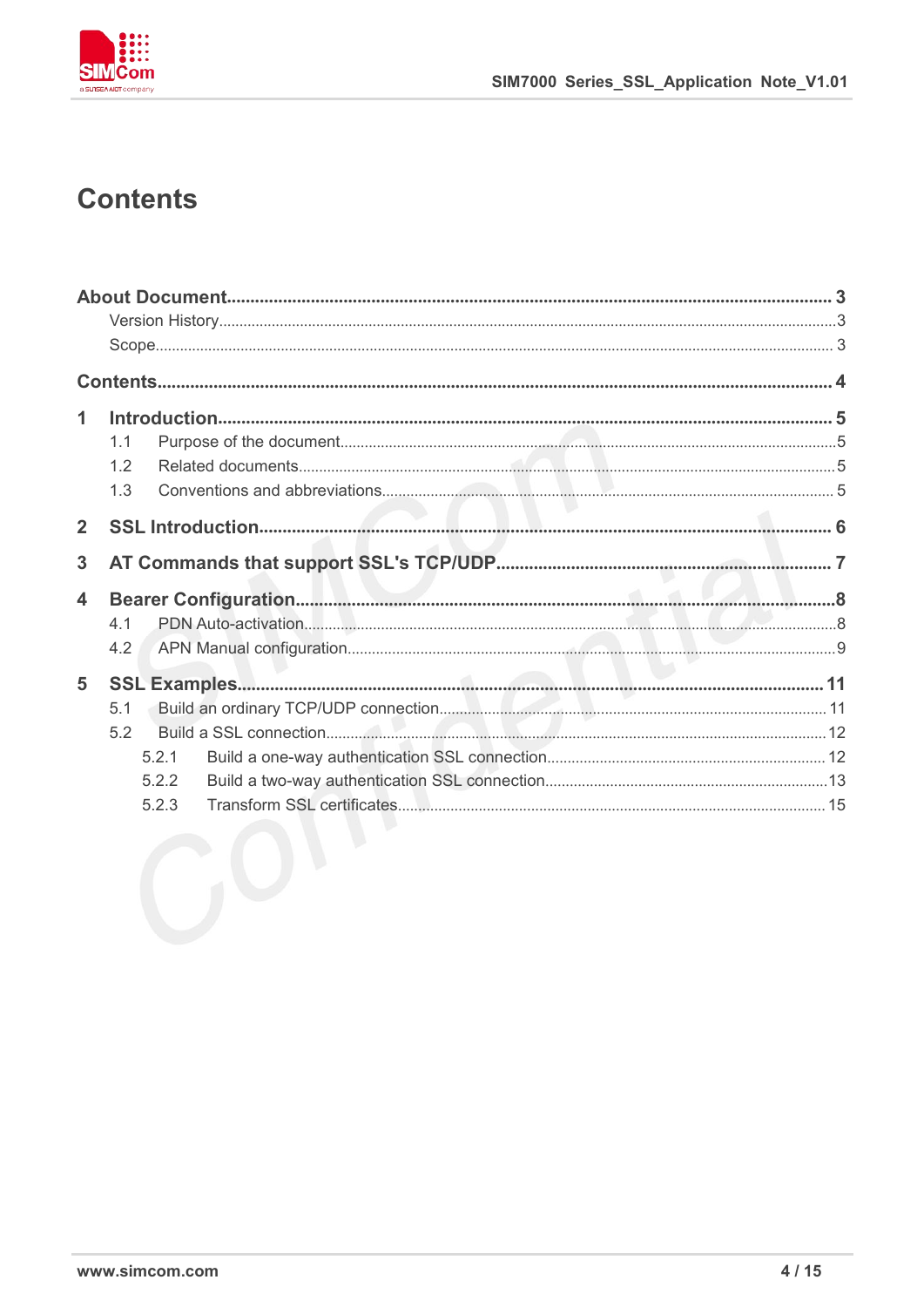

# **1 Introduction**

### **1.1 Purpose of the document**

Based on module AT command manual, this document will introduce SSL application process.

Developers could understand and develop application quickly and efficiently based on this document.

#### **1.2 Related documents**

[1] SIM7000 Series AT Command Manual V1.06

## **1.3 Conventions and abbreviations**

In this document, the GSM engines are referred to as following term: ME (Mobile Equipment); MS (Mobile Station); TA (Terminal Adapter); DCE (Data Communication Equipment) or facsimile DCE (FAX modem, FAX board);

In application, controlling device controls the GSM engine by sending AT Command via its serial interface. The controlling device at the other end of the serial line is referred to as following term:

TE (Terminal Equipment);

DTE (Data Terminal Equipment) or plainly "the application" which is running on an embedded system;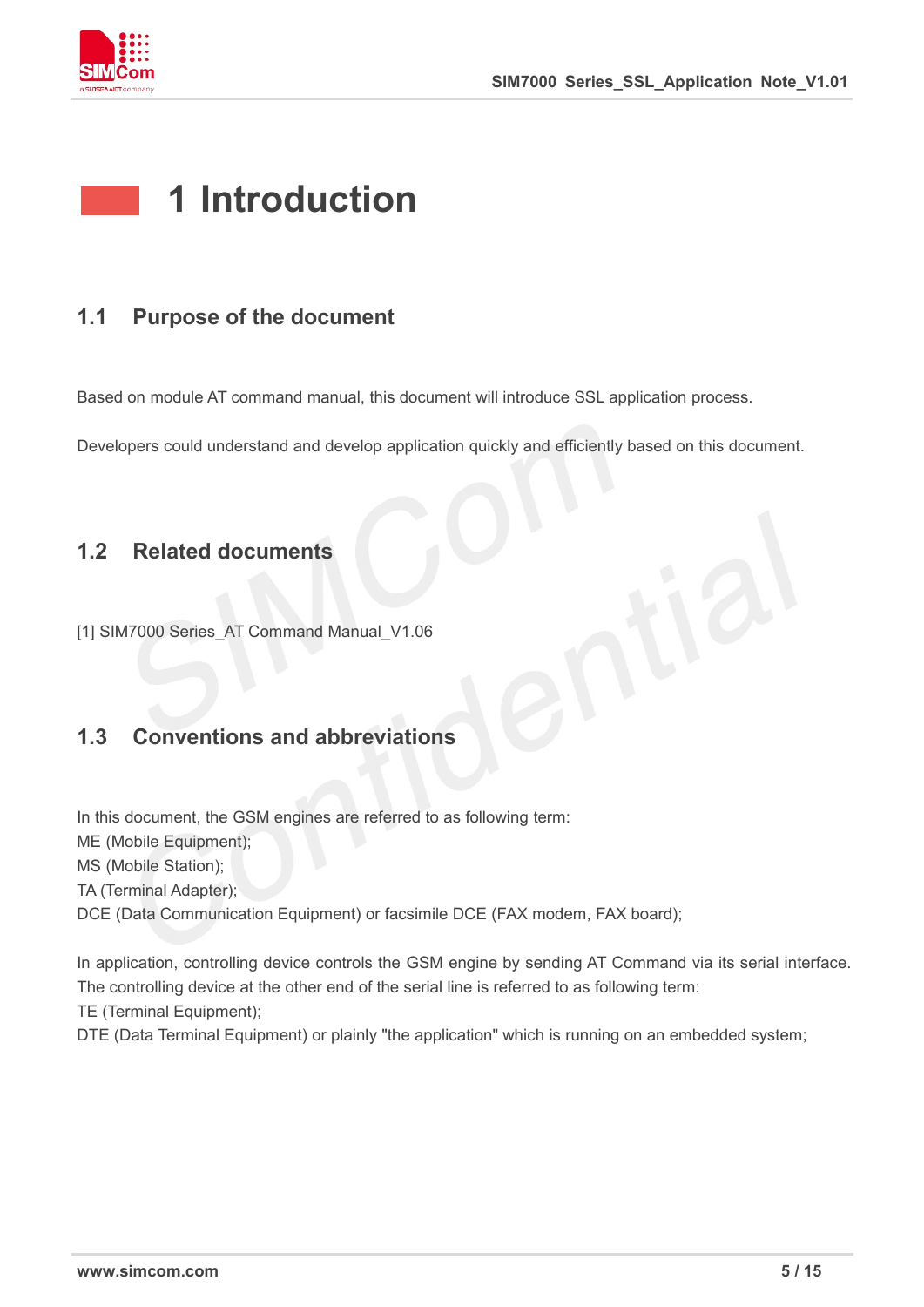

# **2 SSL Introduction**

SSL (Secure Sockets Layer), a security protocol. It was put forward by Netscape in the first version of Web browser. The aim is to provide security and data integrity for network communications. SSL encrypts the network connections at the transport layer.

SSL uses public key technology to ensure the confidentiality and reliability of communication between two applications and to ensure that communication between client and server applications is not eaves dropped by attackers. It can be supported at both ends of the server and client, and has become an industrial standard for secure communication over the Internet. Current Web browsers generally combine HTTP and SSL to achieve secure communication. This Agreement and its successor are TLS (Transport Layer Security, TLS).

TLS uses key algorithm to provide endpoint authentication and communication security on the Internet, It is based on the public key infrastructure. In typical implementations, however, only the network server is authenticated reliably, while the client is not necessarily. This is because the public key infrastructure is generally commercial, and electronic signature certificates usually need to be paid for. The protocol is designed to enable master-slave architecture application communication itself to prevent tapping, tampering, and message forgery.

SIM7000 series modules currently support TLS1.0, TLS1.1, TLS1.2, DTLS1.0, DTLS1.2.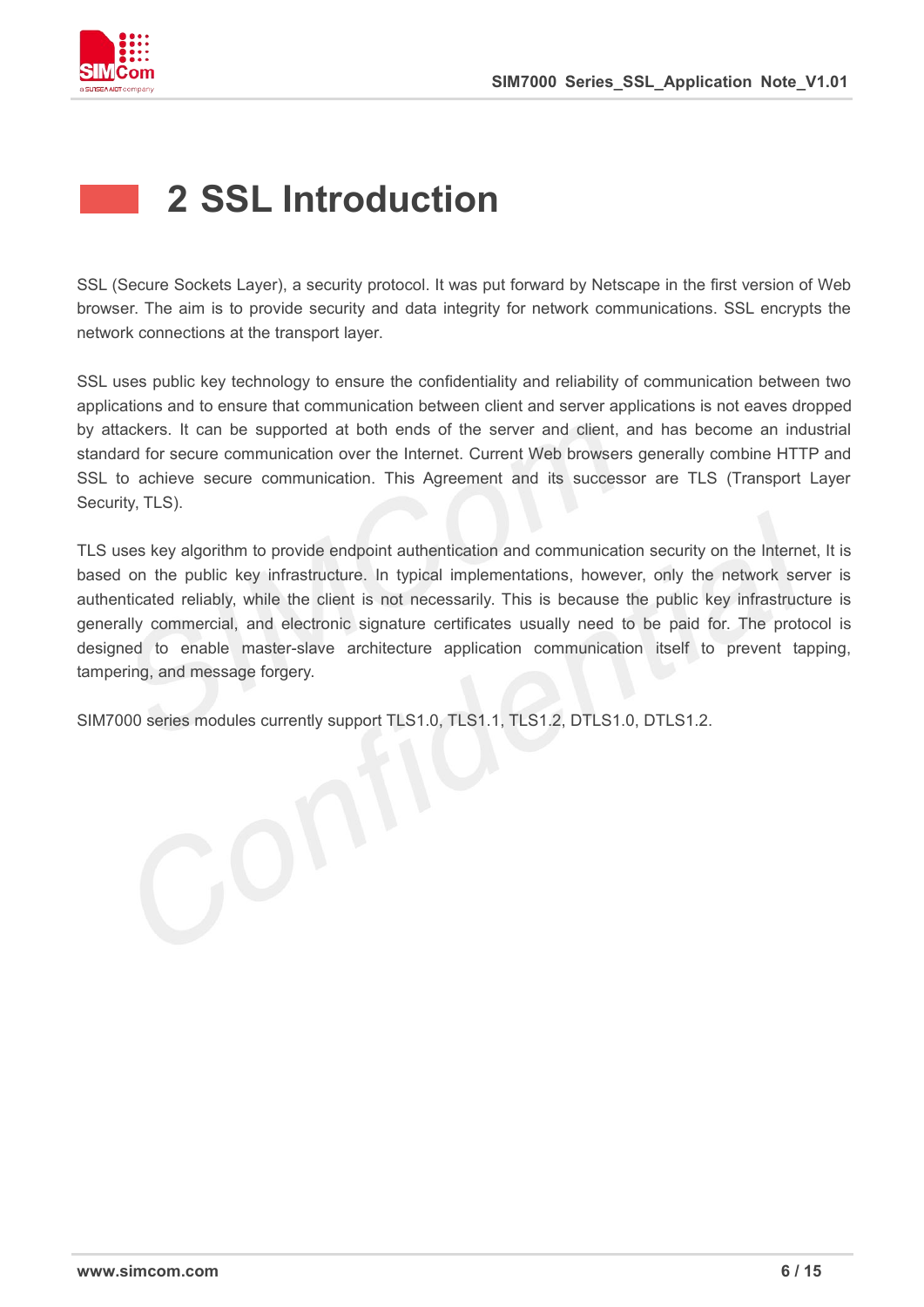

# **3 AT Commands that support SSL's TCP/UDP**

The module provides AT commands that can be used by device terminals as follows:

| <b>AT Command</b>  | <b>Description</b>                               |
|--------------------|--------------------------------------------------|
| <b>AT+CACID</b>    | Set TCP/UDP Identifier                           |
| <b>AT+CASSLCFG</b> | Set SSL certificate and timeout parameters       |
| <b>AT+CAOPEN</b>   | Open a TCP/UDP connection                        |
| <b>AT+CASEND</b>   | Send data via an established connection          |
| <b>AT+CARECV</b>   | Receive data via an established connection       |
| <b>AT+CACLOSE</b>  | Close a TCP/UDP connection                       |
| <b>AT+CSSLCFG</b>  | Configure SSL parameters of a context identifier |

For more detail introduction, please refer to SIM7000 Series\_AT Command Manual.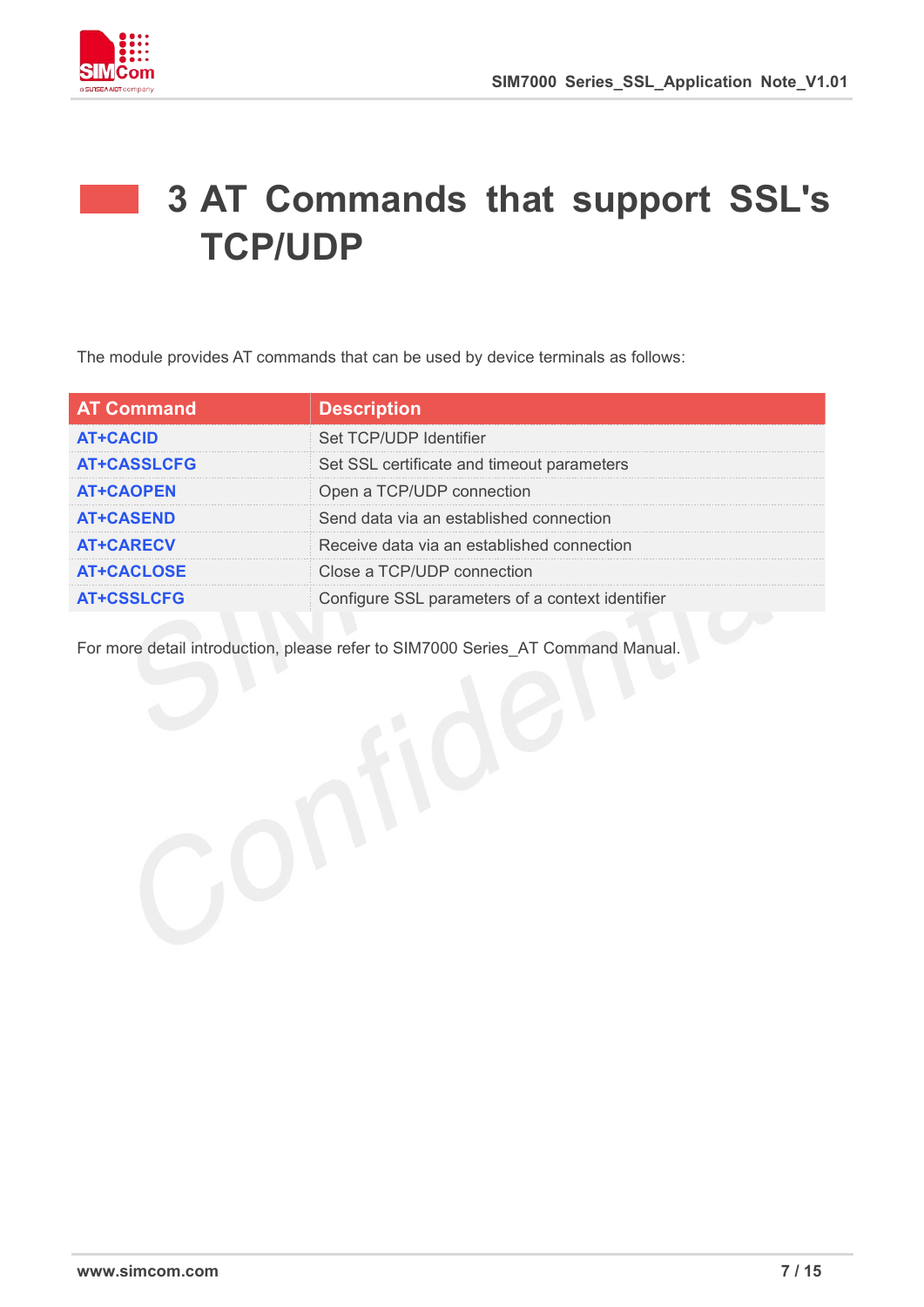

# **4 Bearer Configuration**

Usually module will register PS service automatically.

Usually module will register PS service automatically.

### **4.1 PDN Auto-activation**

**//Example of PDN Auto-activation.**

**AT+CPIN?** *//Check SIM card status* **+CPIN: READY OK AT+CGDCONT=1,"IP",""** ///Configure APN for registration when needed **OK AT+CSQ** //Check RF signal **+CSQ: 27,99 OK AT+CGATT?** //Check PS service. **+CGATT: 1 OK** //1 indicates PS has attached. **AT+COPS? +COPS: 0,0,"CHN-CT",9 OK** //Query Network information, operator and network mode 9, NB-IOT network **AT+CGNAPN** *//Query the APN delivered by the network after the* CAT-M or NB-IOT network is successfully registered. **+CGNAPN: 1,"ctnb" OK** //"cmnbiot" is APN delivered by the CAT-M or NB-IOT network. APN is empty under the GSM network. **AT+CNCFG=1,"ctnb","cdma","1234"** //Before activation please use AT+CNCFG to set APN\user name\password if needed. **OK AT+CNACT=1** //Activate network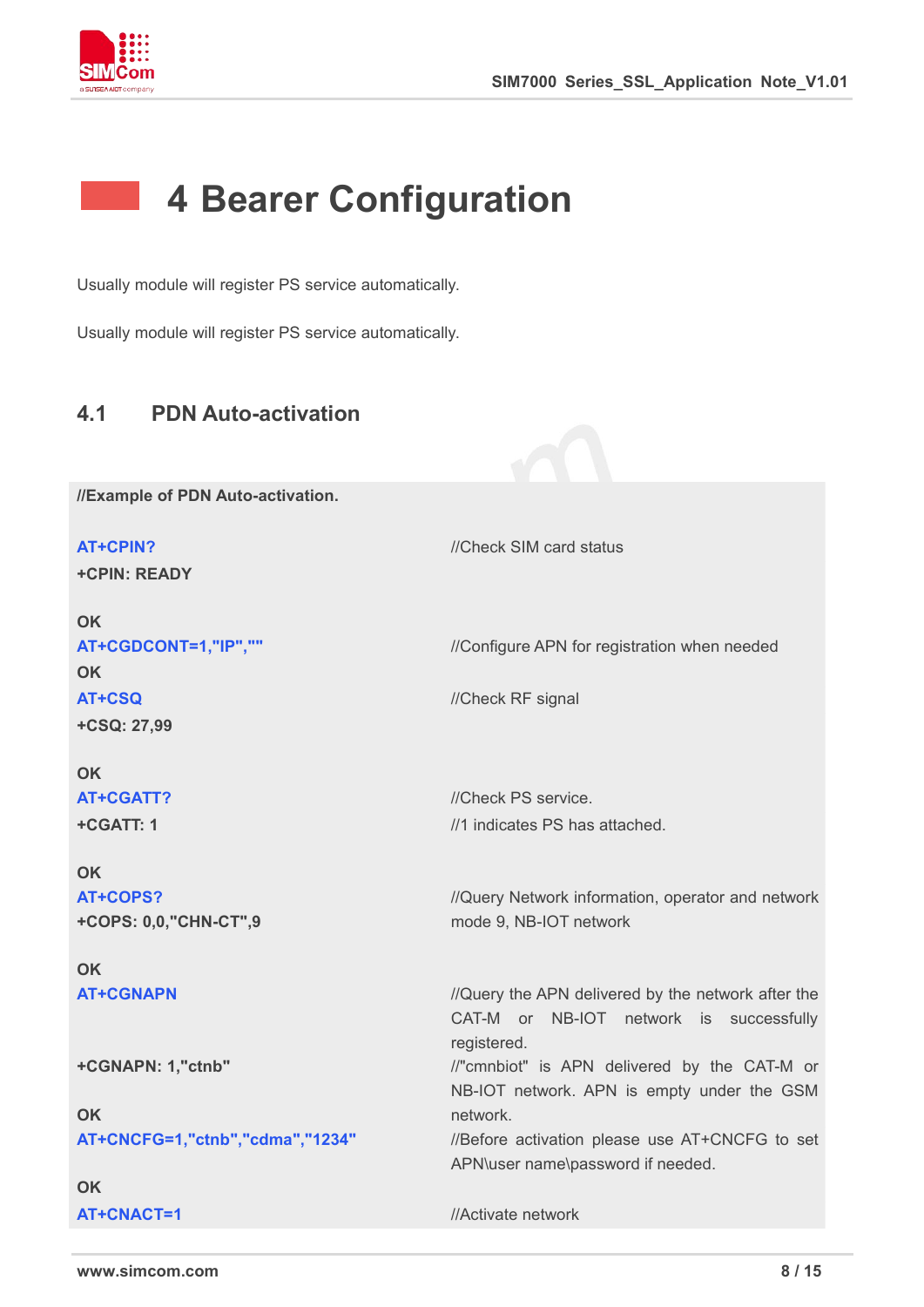

#### **OK**

**+APP PDP: ACTIVE AT+CNACT? +CNACT: 0,1,"10.94.36.44"**

**OK**

### **4.2 APN Manual configuration**

If not attached automatically, could configure correct APN setting.

**//Example of APN Manual configuration. AT+CFUN=0** //Disable RF **+CPIN: NOT READY OK** AT+CGDCONT=1,"IP","ctnb" //Set the APN manually **OK AT+CFUN=1** //Enable RF **OK +CPIN: READY AT+CGATT?** //Check PS service. **+CGATT: 1 OK** //1 indicates PS has attached. **AT+CGNAPN** *//Query the APN delivered by the network after the* CAT-M or NB-IOT network is successfully registered. **+CGNAPN: 1,"ctnb" OK** //"ctnb" is APN delivered by the CAT-M or NB-IOT network. APN is empty under the GSM network. **AT+CNCFG=1,"ctnb","cdma","1234"** //Before activation please use AT+CNCFG to set APN\user name\password if needed. **OK AT+CNACT=1 OK +APP PDP: ACTIVE** //Activate network

//Get local IP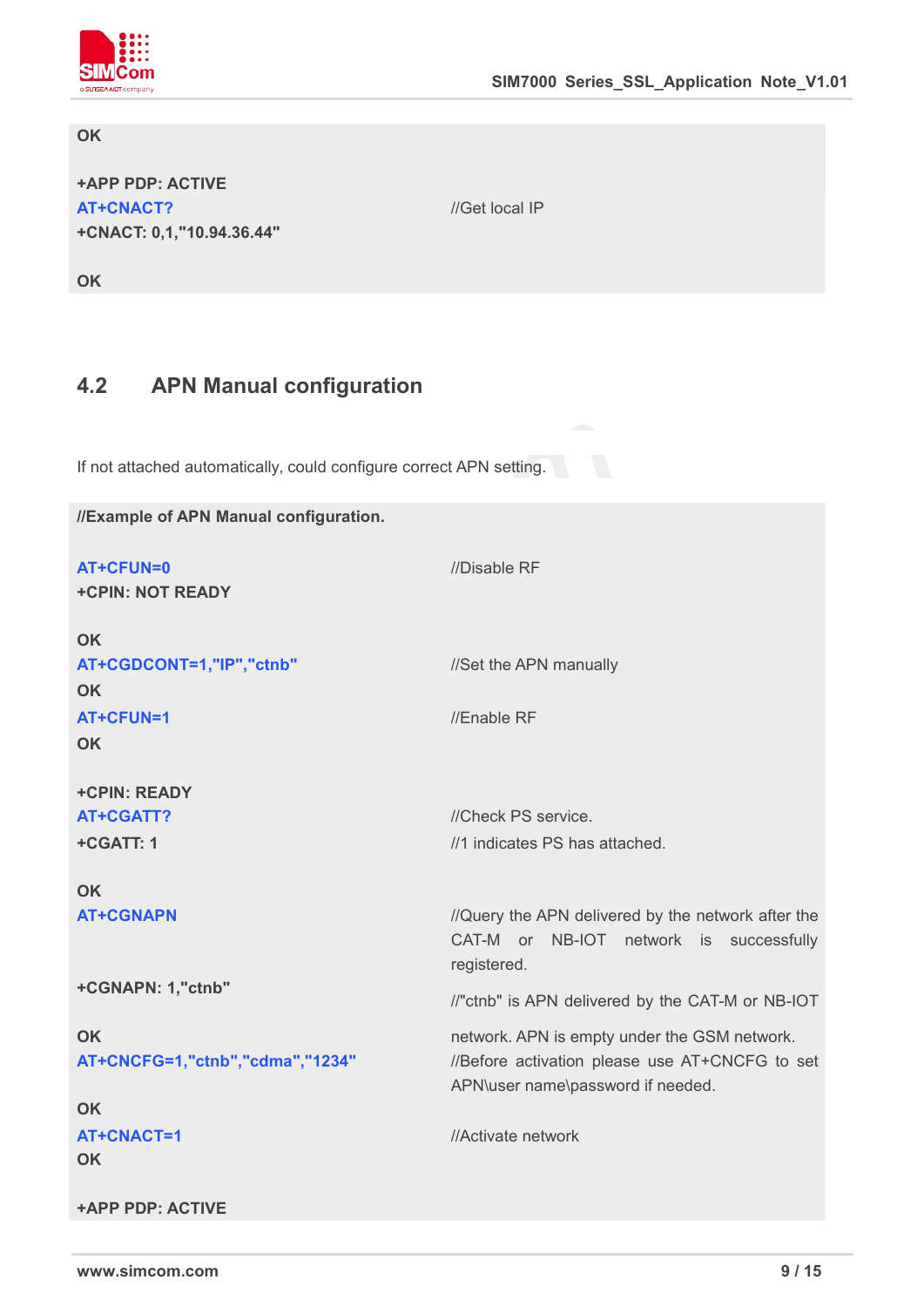

#### **AT+CNACT?**

**+CNACT: 0,1,"10.94.36.44"**

//Get local IP



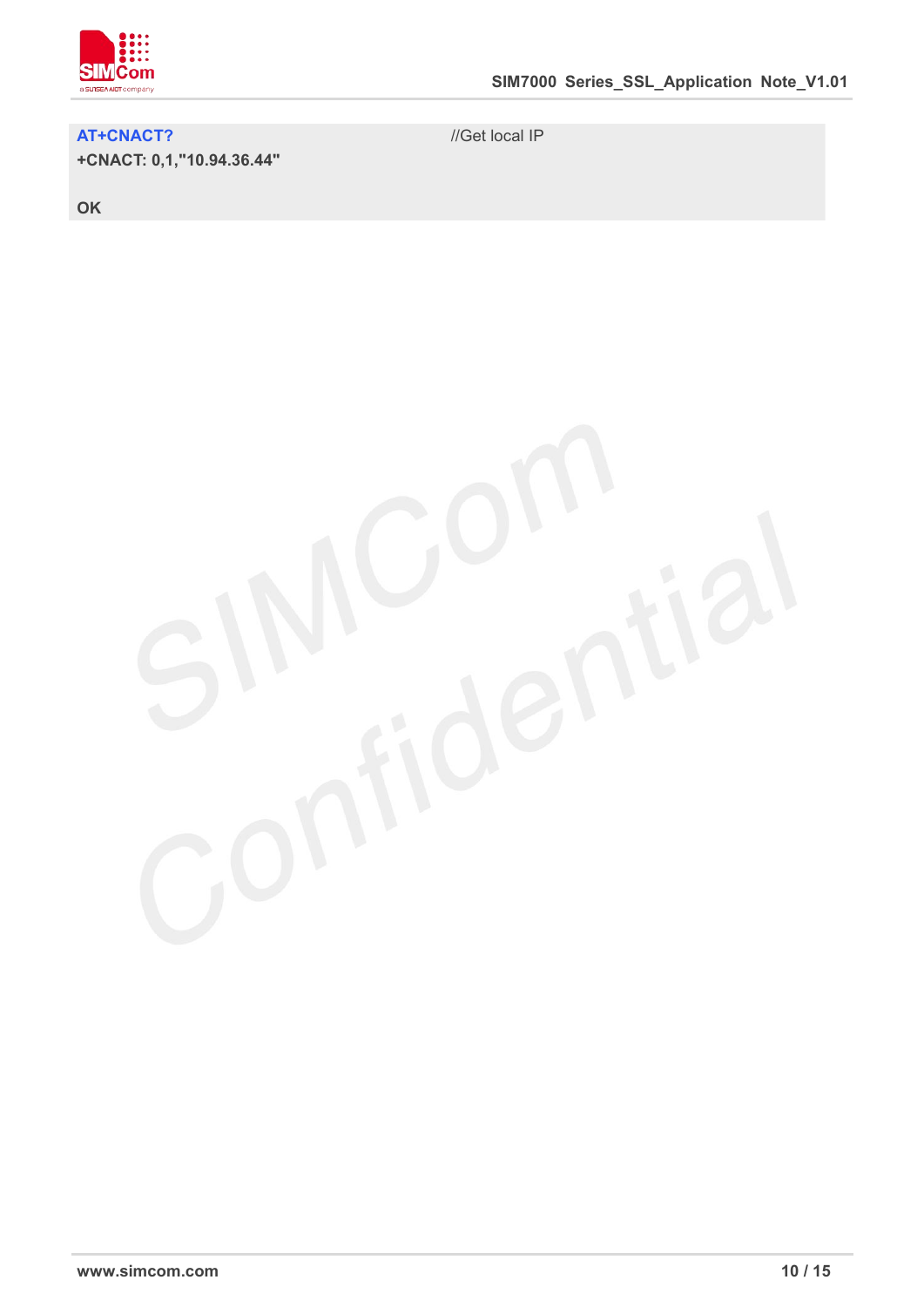

# **5 SSL Examples**

# **5.1 Build an ordinary TCP/UDP connection**

**//Example of Build an ordinary TCP/UDP connection**

| AT+CNACT=1,"cmnet"                 | //Open data connection, the parameter "cmnet" is<br>APN. This parameter needs to set different APN<br>values according to different cards. |  |
|------------------------------------|--------------------------------------------------------------------------------------------------------------------------------------------|--|
| <b>OK</b>                          |                                                                                                                                            |  |
| <b>+APP PDP: ACTIVE</b>            |                                                                                                                                            |  |
| <b>AT+CNACT?</b>                   | //Get local IP                                                                                                                             |  |
| +CNACT: 1,"10.181.182.177"         |                                                                                                                                            |  |
| <b>OK</b>                          |                                                                                                                                            |  |
| <b>AT+CACID=0</b>                  | //Device identifier                                                                                                                        |  |
| <b>OK</b>                          |                                                                                                                                            |  |
| AT+CASSLCFG=0,ssl,0                | //Whether to use the SSL, If TCP/UDP connection,                                                                                           |  |
|                                    | the parameter is 0.                                                                                                                        |  |
| <b>OK</b>                          |                                                                                                                                            |  |
| AT+CASSLCFG=0,protocol,0           | //Set the protocol type. Set to 0 is TCP. If it is UDP,<br>it should be set to 1.                                                          |  |
| <b>OK</b>                          |                                                                                                                                            |  |
| AT+CAOPEN=0,"116.247.119.165",5171 | //Create a TCP connection                                                                                                                  |  |
| +CAOPEN: 0,0                       | //Return to URC the first parameter is the<br>identifier, the second parameter is the result of the                                        |  |
| <b>OK</b>                          | connection, and the 0 indicates success.                                                                                                   |  |
| AT+CASEND=0,5                      | //Request to send 5 bytes of data                                                                                                          |  |
| $\, > \,$                          | //Input data                                                                                                                               |  |
| <b>OK</b>                          | //Data sent successfully                                                                                                                   |  |
| +CASEND: 0,0,5                     |                                                                                                                                            |  |
| +CADATAIND: 0                      | //Connection with an identifier of 0 has data.                                                                                             |  |
| AT+CARECV=0,100                    | //Request to get 100 byte data sent by the server<br>//Output received data                                                                |  |
| +CARECV: 0,GFDSGFDGFDSGHFDSHFDS    |                                                                                                                                            |  |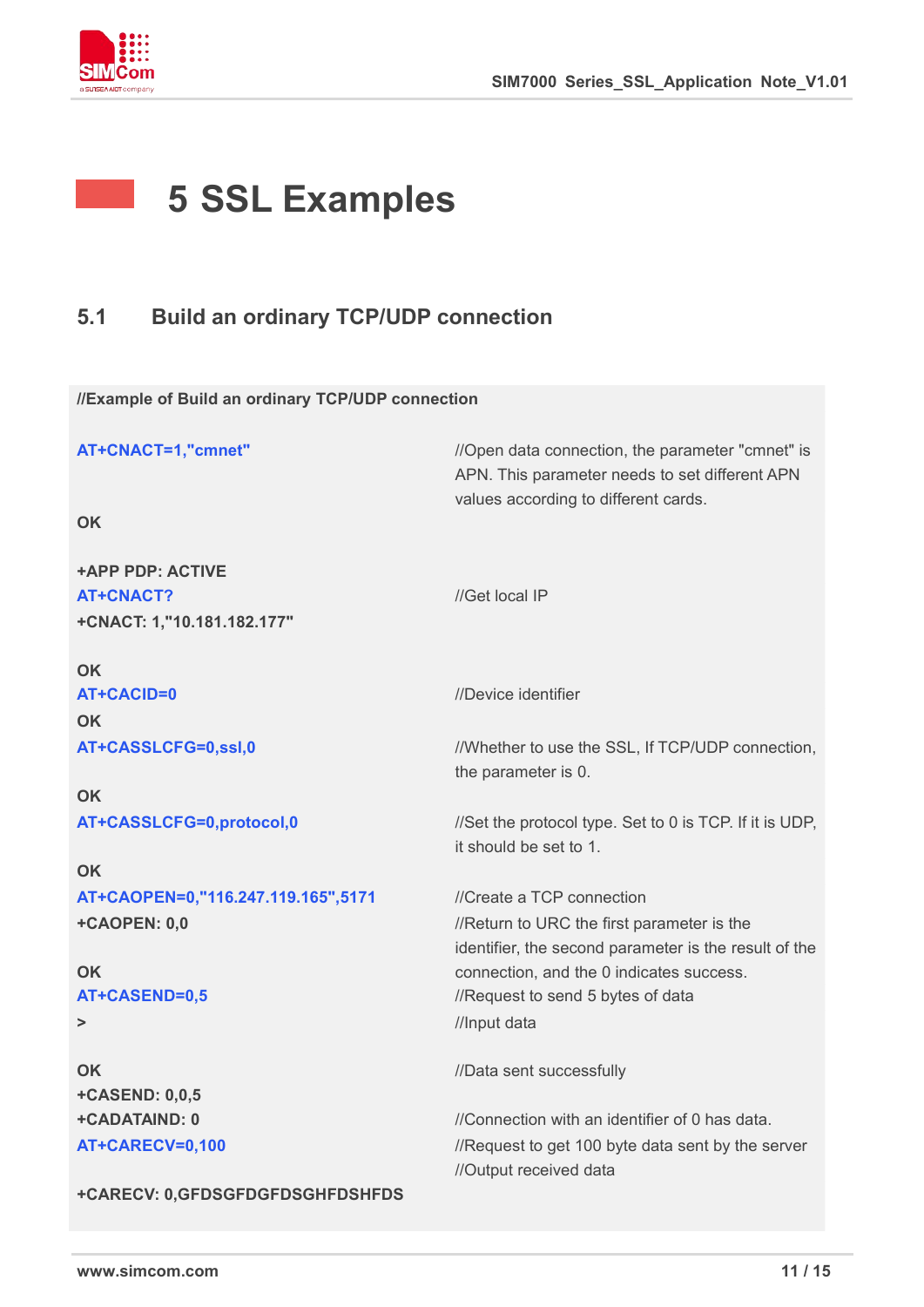

# **OK AT+CACLOSE=0** //Close the connection with an identifier of 0. **OK AT+CNACT=0** //Disconnect data connection **OK**

**+APP PDP: DEACTIVE**

### **5.2 Build a SSL connection**

When SSL establishes communication, it is necessary to verify the identity of both sides of the communication, which isdivided into one-way authentication and two-way authentication.

One way authentication is the client to verify the certificate of the server. The server sends the server certificate to the client. The client verifies that the root certificate that issued the server certificate is trustworthy, and if so continues the communication process.

After the two-way authentication client verifies the server certificate, the client needs to send its own certificate to the server and let the server verify its client certificate. The validation process is the same, all need to confirm whether the root certificate of the certificate can be trusted.

#### **5.2.1 Build a one-way authentication SSL connection**

Because of modules can only serve as clients. When you need to establish a one-way authentication connection, you need to import the root certificate of the server. If no certificate is imported, the module will default that all the servers can be trusted.

#### **//Example of Build a one-way authentication SSL connection**

| AT+CNACT=1,"cmnet"                                          | //Open data connection, the parameter "cmnet" is<br>APN. This parameter needs to set different APN |  |
|-------------------------------------------------------------|----------------------------------------------------------------------------------------------------|--|
| <b>OK</b>                                                   | values according to different cards.                                                               |  |
| +APP PDP: ACTIVE<br>AT+CNACT?<br>+CNACT: 1,"10.181.182.177" | //Get local IP                                                                                     |  |
| <b>OK</b><br>AT+CACID=0<br><b>OK</b>                        | //Device identifier                                                                                |  |
| AT+CSSLCFG="sslversion",0,1                                 | //Set the protocol type of SSL with an identifier of                                               |  |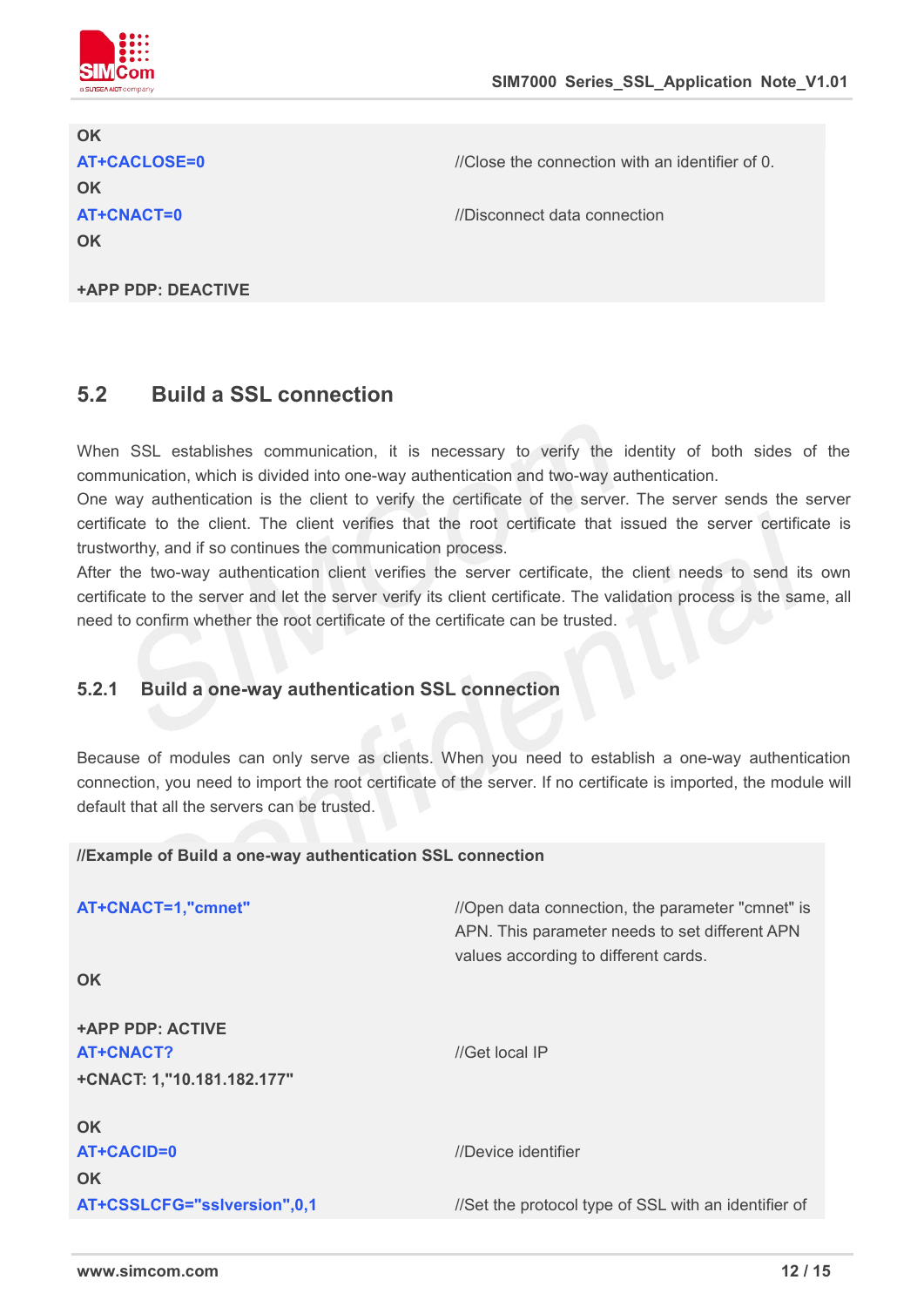

//Identifier for AT+CSSLCFG corresponding SSL

certificate that has been converted through AT+CSSLCFG. This item can be omitted. If omitted, all server certificates are trusted by

//Connection with an identifier of 0 has data. When a connection is successfully established or data is successfully sent, the module actively reads the data once, and if the server data is received, the

//If no data is received, the URC will not be

0.1 indicate TLS1.0

function.

configuration

default.

//Connection success

URC is reported.

reported.

//Output data

| OK                  |                                                  |
|---------------------|--------------------------------------------------|
| AT+CASSLCFG=0,ssl,1 | //Whether to use SSL, 1 means to turn on the SSL |

**OK** AT+CASSLCFG=0,crindex,0 //Set protocol type

**OK AT+CASSLCFG=0,"cacert","root.pem"** //Set root certificate. The root certificate must be a

#### **OK**

**AT+CAOPEN=0,"116.247.119.165",5171** //Create a SSL connection. **+CAOPEN: 0,0**

**OK + CADATAIND: 0**

**AT+CARECV=0,100** //Read 100 byte data **+CARECV: 0,220 Serv-U FTP Server v15.0 ready...**

**OK**

| AT+CACLOSE=0 | //Close the connection with an identifier of 0. |
|--------------|-------------------------------------------------|
| <b>OK</b>    |                                                 |
| AT+CNACT=0   | //Disconnect data connection                    |
| OK           |                                                 |
|              |                                                 |

**+APP PDP: DEACTIVE**

#### **5.2.2 Build a two-way authentication SSL connection**

To establish a two-way authentication SSL connection, you need to set up a client certificate. The client certificate needs to be transformed through AT+CSSLCFG first.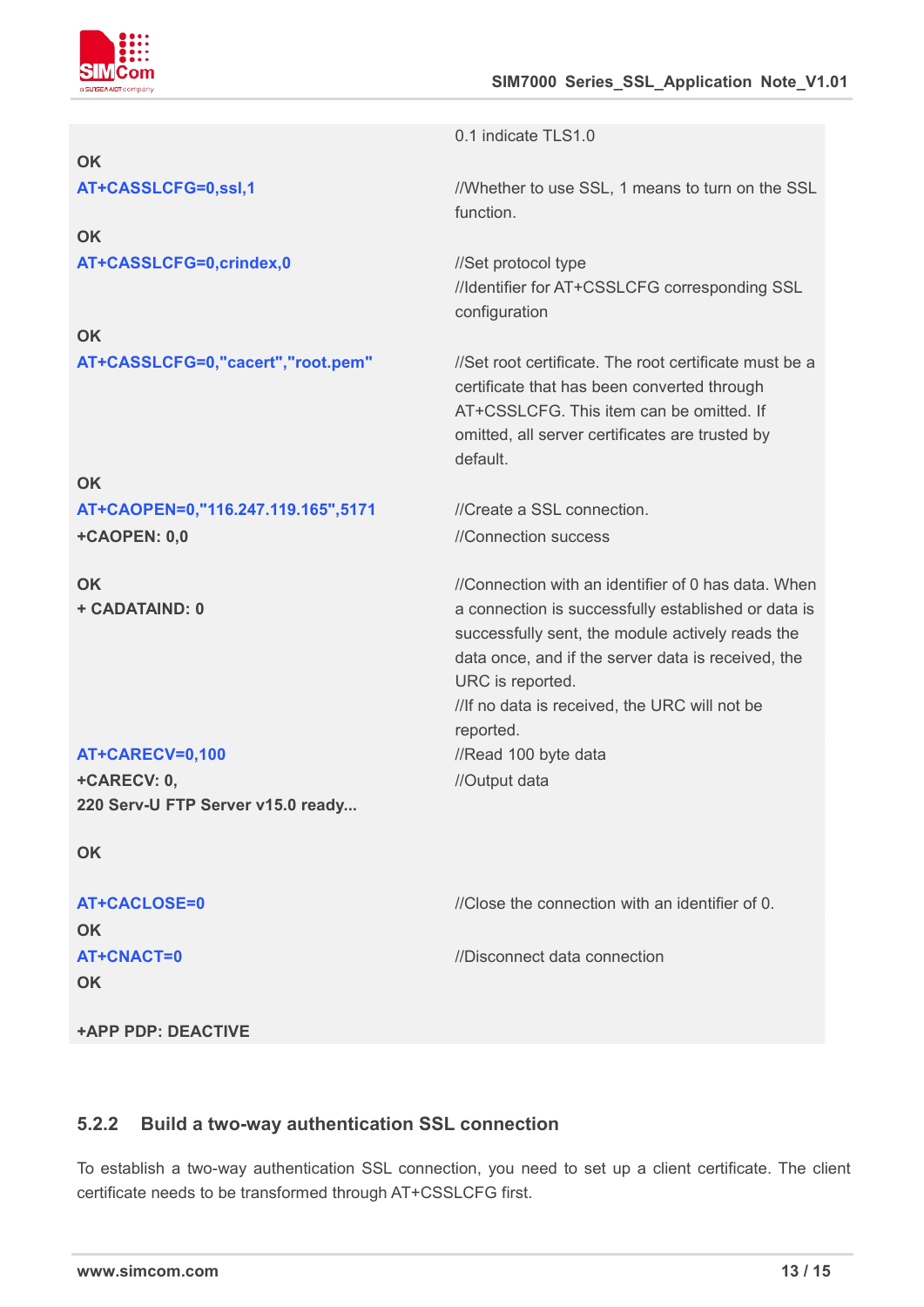

The certificate format that the module can support is.PEM, .DER and .P7B.

#### **//Example of Build a two-way authentication SSL connection**

| AT+CNACT=1,"cmnet"                      | //Open data connection, the parameter "cmnet" is<br>APN. This parameter needs to set different APN<br>values according to different cards. |  |
|-----------------------------------------|--------------------------------------------------------------------------------------------------------------------------------------------|--|
| <b>OK</b>                               |                                                                                                                                            |  |
| <b>+APP PDP: ACTIVE</b>                 |                                                                                                                                            |  |
| <b>AT+CNACT?</b>                        | //Get local IP                                                                                                                             |  |
| +CNACT: 1,"10.181.182.177"              |                                                                                                                                            |  |
| OK                                      |                                                                                                                                            |  |
| <b>AT+CACID=0</b>                       | //Device identifier                                                                                                                        |  |
| <b>OK</b>                               |                                                                                                                                            |  |
| AT+CSSLCFG="sslversion",0,1             | //Set the protocol type of SSL with an identifier of 0.<br>//1 indicate TLS1.0                                                             |  |
| <b>OK</b>                               |                                                                                                                                            |  |
| AT+CASSLCFG=0,ssl,1                     | //Whether to use SSL, 1 means to turn on the SSL<br>function.                                                                              |  |
| <b>OK</b>                               |                                                                                                                                            |  |
| AT+CASSLCFG=0,crindex,0                 | //Set protocol type<br>//Identifier for AT+CSSLCFG corresponding SSL<br>configuration                                                      |  |
| <b>OK</b>                               |                                                                                                                                            |  |
| AT+CASSLCFG=0,"clientcert","client.pem" | //Set up client certificates.                                                                                                              |  |
|                                         | //The root certificate must be converted to a                                                                                              |  |
|                                         | certificate that can be directly used by                                                                                                   |  |
|                                         | AT+CSSLCFG.                                                                                                                                |  |
| <b>OK</b>                               |                                                                                                                                            |  |
| AT+CAOPEN=0,"116.247.119.165",5171      | //Create a SSL connection                                                                                                                  |  |
| +CAOPEN: 0,0                            | //Connection success                                                                                                                       |  |
| <b>OK</b>                               |                                                                                                                                            |  |
| AT+CASEND=0,5                           | //Request to send 5 bytes of data                                                                                                          |  |
| >                                       | //Input data                                                                                                                               |  |
|                                         |                                                                                                                                            |  |
| <b>OK</b>                               | //Data sent successfully                                                                                                                   |  |
| +CASEND: 0,0,5                          |                                                                                                                                            |  |
| <b>AT+CACLOSE=0</b>                     | //Close the connection with an identifier of 0.                                                                                            |  |
| <b>OK</b>                               |                                                                                                                                            |  |
| AT+CNACT=0                              | //Disconnect data connection                                                                                                               |  |
| <b>OK</b>                               |                                                                                                                                            |  |